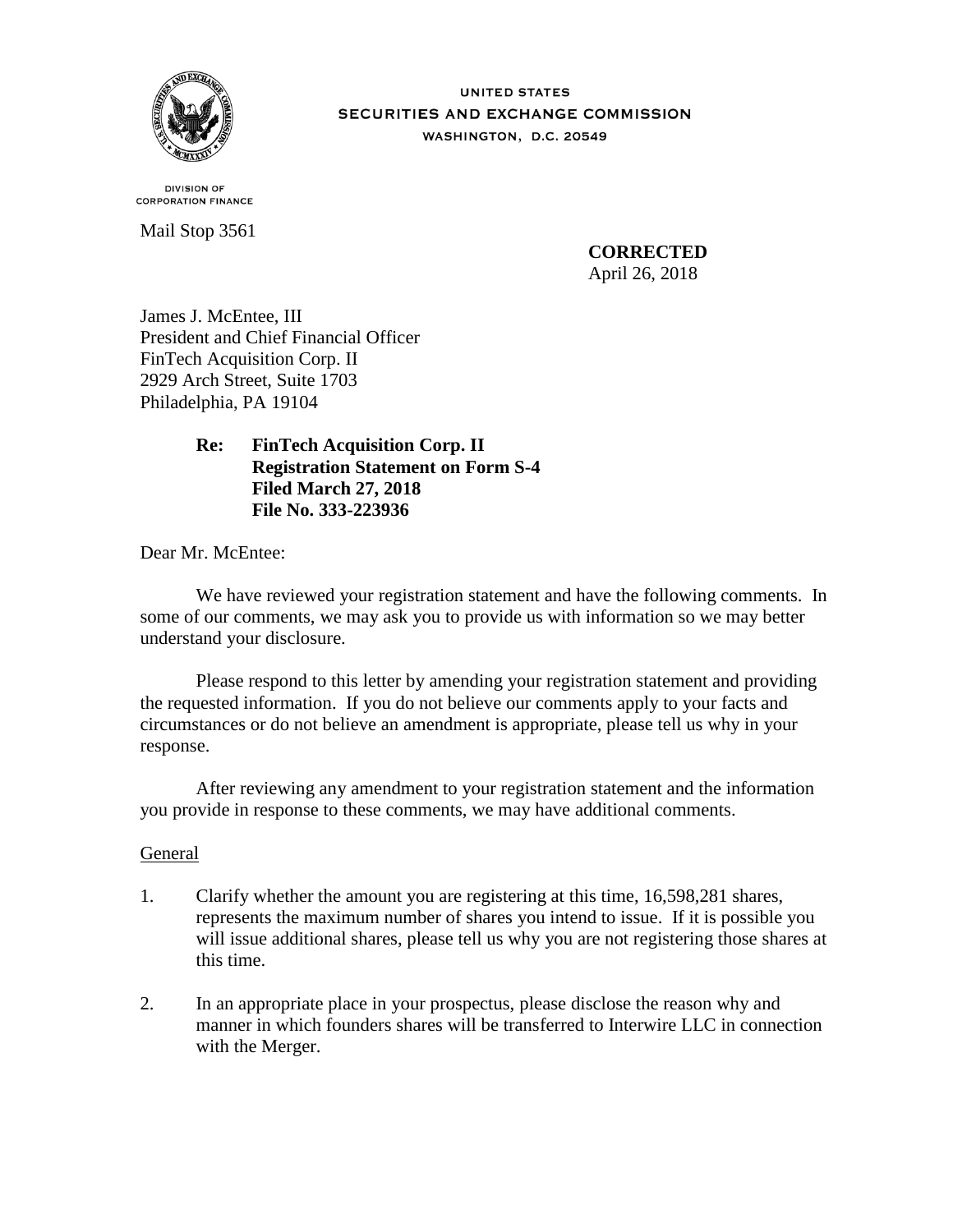# Questions & Answers about the Proposals for Stockholders, page 3

## Will FinTech obtain new financing in connection with the Merger?, page 5

3. We note your disclosure that you anticipate Intermex's existing credit facility to remain in place following the merger. Please file the governing credit agreement as an exhibit to your filing.

## What happens if I vote against the Merger Proposal?, page 9

4. Please revise to clarify, if true, that your charter does not provide any means to extend the January 25, 2019 deadline for completing a business combination.

## Summary of the Proxy Statement/Prospectus, page 14

## The Merger Proposal, page 15

- 5. You state throughout your filing that the consideration to be paid in the merger will consist in part of "an estimated 16,598,281 shares of [y]our common stock based on Intermex's current capitalization and assuming the Merger is completed on June 30, 2018." Please expand the disclosure in your proxy statement/prospectus summary to provide the range of common share amounts that you may be required to issue as merger consideration. Please also add cross-references to the discussion of consideration adjustments on page 68 at appropriate locations in your cover page, questions and answers, and proxy statement/prospectus summary.
- 6. Please revise your disclosure in the proxy statement/prospectus summary to disclose ranges or estimates of the additional consideration that you may be required to issue based on the amount of excess cash at Intermex upon closing, and explain briefly how that amount of "excess cash" will be determined. Disclose how and when you will determine whether you will issue shares or provide cash.
- 7. You disclose here that, "It is a condition to closing under the Merger Agreement that at least \$125 million remain in the trust account after payment of all requested redemptions by our public stockholders." Please revise to clarify that this condition is waivable by Intermex.

## Selected Historical Consolidated Financial Information of FinTech, page 22

8. You state that the selected historical consolidated financial information for Intermex Holdings, Inc. ("Holdings") as of December 31, 2015 has been derived from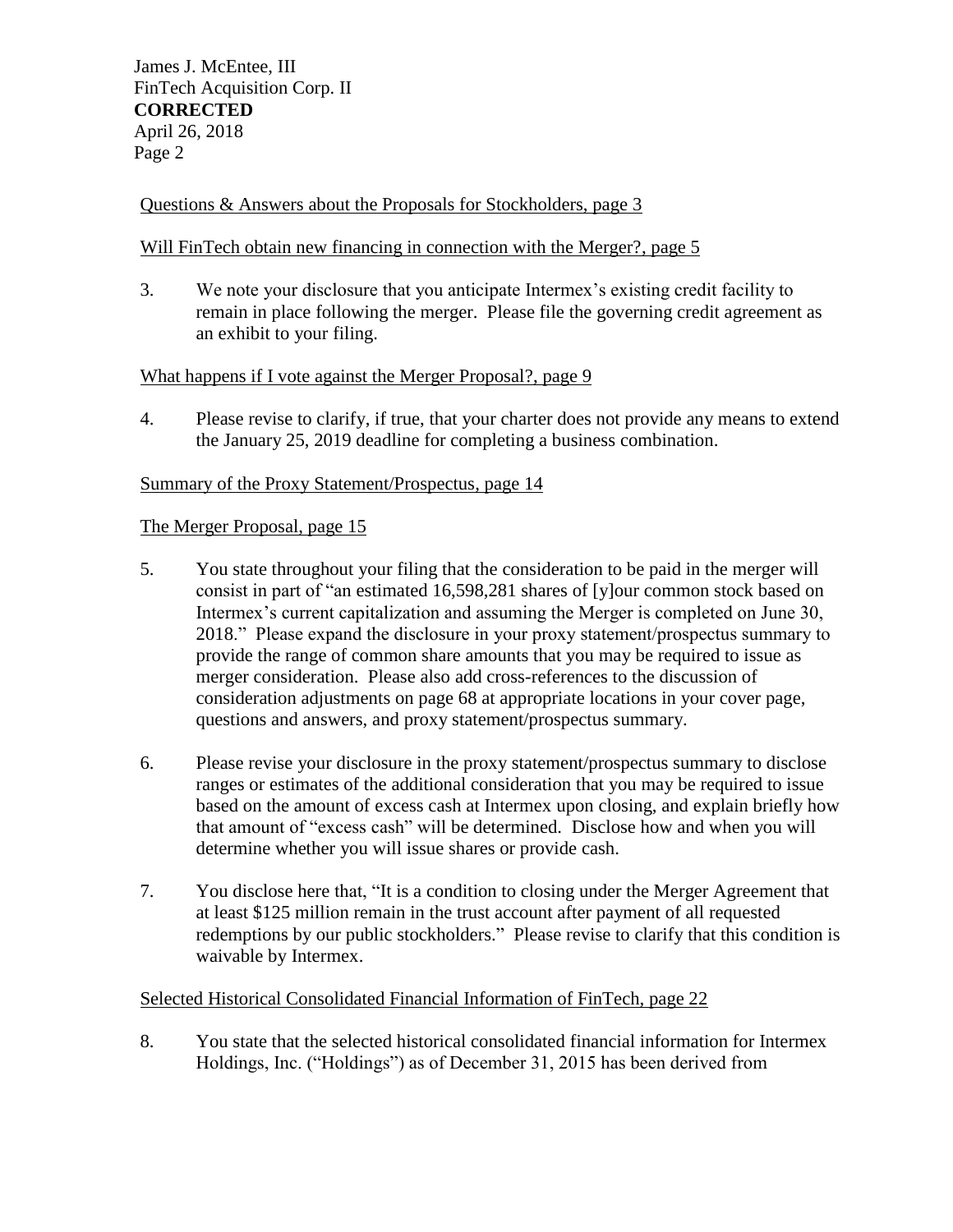Holdings' audited financial statements included elsewhere in this filing. Holdings' audited financial statements do not include an audited balance sheet as of December 31, 2015. Please revise.

9. Please disclose cash dividends declared in the table of financial data. Refer to Instruction 2 of Item 301 of Regulation S-K.

Risk Factors, page 30

## Risks Relating to FinTech and the Merger, page 44

Actions taken by the initial stockholders, our officers and directors to increase the likelihood of approval of the Merger Proposal…, page 52

10. We note your indication here that "one such arrangement has been made with an existing investor." Please tell us the nature and terms of this arrangement, how it was made in advance of the filing of this registration statement and how it changes the number of shares you need to approve the Merger Proposal.

## Proposal No. 1 — The Merger Proposal, page 67

11. Where appropriate, please revise to include disclosure highlighting the material differences between the rights of FinTech and Intermex security holders and the rights of security holders in the post-combination company. Refer to Item 4(a)(4) of Form S-4.

## Structure of the Merger, page 67

12. Please include an organizational chart depicting your structure after consummation of the merger.

## Shareholders Agreement, page 78

13. Explain how Intermex legacy stockholders will end up holding shares of your common stock when the Merger seems to contemplate the issuance of your shares directly to the sole stockholder of Intermex.

# Background of the Merger, page 78

14. Please supplementally provide us with copies of any presentations relating to the Merger that your advisors presented to your board.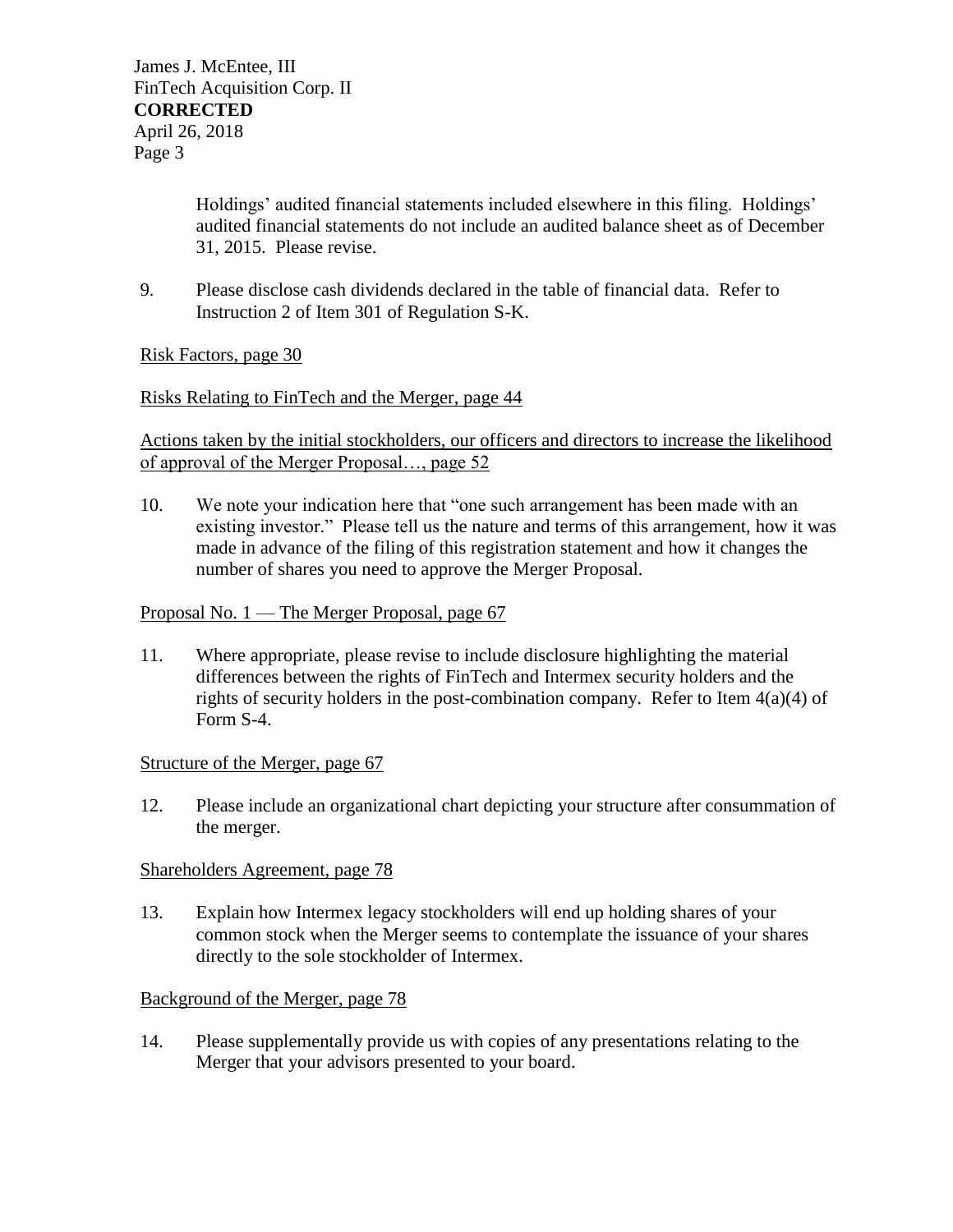- 15. Please expand your disclosure on page 80 to explain why, of the approximately fifteen potential targets with which you signed non-disclosure agreements, Intermex was the only one to which you provided a preliminary letter of intent.
- 16. Please expand the disclosure in this section to elaborate upon the roles played by Messrs. Ferraro and Mastrangelo, Northland Securities, PayGility, Cantor Fitzgerald, and JMP Securities in evaluating the business combination. Please also disclose the projected Intermex financial information that Intermex and Stella Point provided on August 7, 2017, and disclose all other related information that Items 4(b) of Form S-4 and 1015(b) of Regulation M-A require.
- 17. Please revise to identify the "existing FinTech investor" with whom the negotiating parties met on October 10, 2017.
- 18. Please expand the disclosure here to include a more detailed description of the negotiations surrounding the material terms of the merger agreement, including the amount and form of consideration. For example, please specify which of the parties recommended that the initial consideration be based upon an enterprise value for Intermex of \$380 million, and explain how that amount was determined. Please provide similar disclosure regarding the negotiations surrounding those rights that the Shareholders Agreement and the Registration Rights Agreement grant to the parties thereto.
- 19. With respect to the "pro forma valuation model" that you reviewed with JMP Securities on November 27, 2017, please revise to clarify who prepared the valuation model and to provide all other related information that Items 4(b) of Form S-4 and 1015(b)(6) of Regulation M-A require. Please provide similar disclosure for the PayGility report that you reference on page 84, as applicable.

## Reasons for the Approval of the Merger, page 86

- 20. Please revise to disclose whether the board considered as negative factors i) the legacy Intermex stockholders' rights under the Shareholder Agreement, including their right to designate eight directors of the company's post-merger board so long as they hold at least 10% of the company's common stock; and ii) the fact that your public stockholders will hold a minority share position in the post-merger company.
- 21. Reference is made to the sixth paragraph on page 87 where you disclose 2016 and 2015 adjusted EBITDA. Please revise to present, with equal or greater prominence, the most directly comparable financial measure calculated and presented in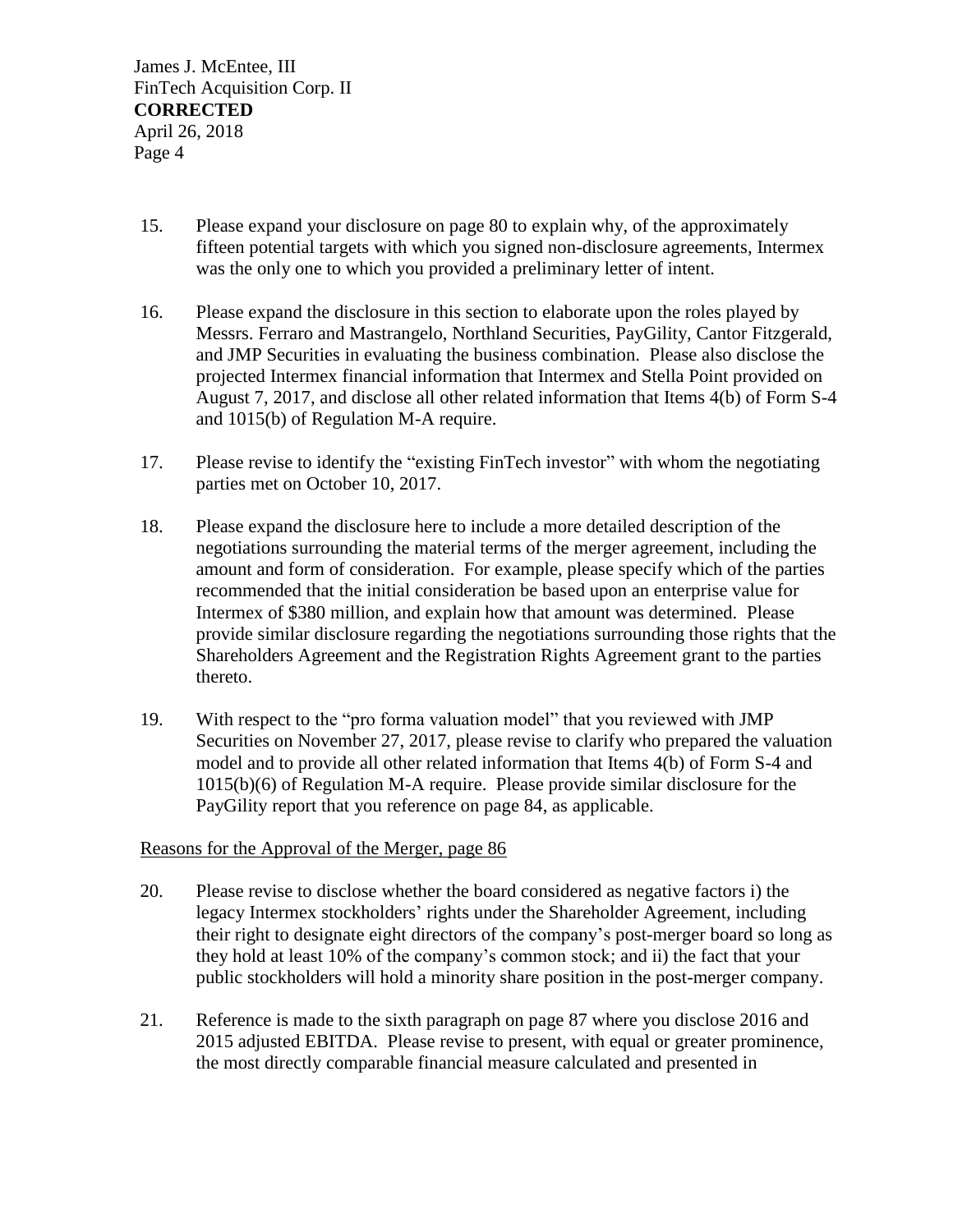> accordance with GAAP. In addition, please revise to present a reconciliation which shall be quantitative, to the extent available without unreasonable efforts, of the differences between the 2015 adjusted EBITDA with the most directly comparable financial measure calculated and presented in accordance with GAAP. Refer to Item  $10(e)(1)(i)(A)$ -(B) of Regulation S-K.

## Description of Fairness Opinion of BTIG, page 88

- 22. Please quantify the fee paid to BTIG upon delivery of the fairness opinion. In that regard, we note BTIG's statement in the third page of the fairness opinion (included as Annex D) that it "will receive a fee upon the delivery of this Opinion that is not contingent upon consummation of the Merger . . . ." Refer to Items 4(b) of Form S-4 and 1015(b)(4) of Regulation M-A.
- 23. In the discussion of BTIG's comparable transaction analysis on page 93, you disclose the range of LTM Adjusted EBITDA multiples that BTIG derived from the precedent transactions and the resulting implied valuation range for Intermex. Please provide comparable disclosure regarding the range of LTM Revenue multiples derived from the precedent transactions.
- 24. We refer you to the discussion of BTIG's discounted cash flow analysis in the penultimate paragraph of page 93. Please disclose the source of the weighted average cost of capital estimates that BTIG used to derive discount rates for Intermex's projected cash flows. Please also revise to explain why BTIG extrapolated Intermex's revenue and EBITDA beyond the fiscal years addressed in Intermex's management projections and how it determined to do so on a flat-line basis.

## Certain Projected Financial Information, page 94

25. Please disclose the basis for and the nature of the material assumptions underlying the projected financial information presented in this section. Refer to Items 4(b) of Form S-4 and 1015(b)(6) of Regulation M-A.

## Sources and Uses for the Merger, page 97

26. Revise to provide additional tabular information that reflects potential changes to the merger consideration, consistent with the terms of the Merger Agreement, and possible redemptions of the public shares.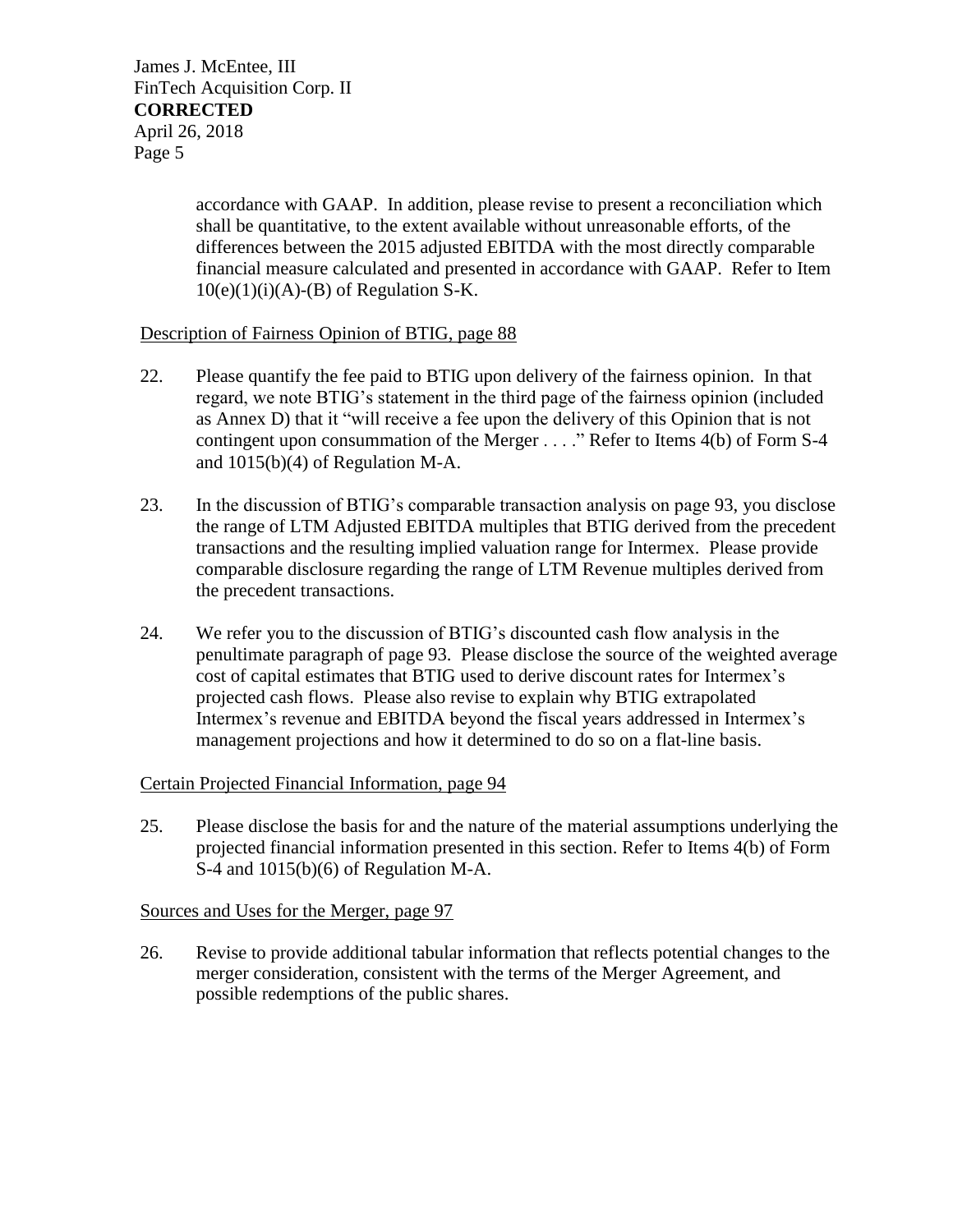## Proposal No. 4 — Approval of Additional Amendments to our Charter in connection with the Merger, page 104

27. Please provide your analysis as to why you are not required to unbundle those changes to your charter which are not specific to special purpose acquisition companies into separate proposals. Refer to Rule  $14a-4(a)(3)$  of Regulation 14A as well as Question 201.01 of the Division's Exchange Act Rule 14a-4(a)(3) Compliance and Disclosure Interpretations.

## Information about Intermex, page 134

## Overview, page 134

28. Reference is made to the table on page 135 where you disclose 2012 through 2017 adjusted EBITDA. Please revise to present, with equal or greater prominence, the most directly comparable financial measure calculated and presented in accordance with GAAP. In addition, please revise to present reconciliations which shall be quantitative, to the extent available without unreasonable efforts, of the differences between 2012 through 2015 adjusted EBITDA with the most directly comparable financial measure calculated and presented in accordance with GAAP. Refer to Item  $10(e)(1)(i)(A)-(B)$  of Regulation S-K.

## Our Competitive Strengths, page 135

29. Please revise to provide the basis for your assertion that many of Intermex's competitors "prioritize global reach over growth and profitability." If the assertion is based on the belief of Intermex's management, please revise to make this clear.

## Our Growth Strategy, page 136

30. Please revise to identify the 15 states in which Intermex is "well-established" as well as the 10 states collectively accounting for 74% of U.S. to Mexico remittance volume where Intermex "expect<sup>[s]</sup> to realize significantly increased market share growth."

## Executive Compensation, page 145

# Annual Cash Incentive Awards, page 148

31. Please revise to clarify, if true, that the "EBITDA" and "net EBITDA" targets discussed in this section relate to Intermex's Adjusted EBITDA. We note in that regard your disclosure here that Intermex achieved "100% of the Company EBITDA target of  $$31,304,000$ " and "net EBITDA of  $105.3\%$  of budget" in 2017, as well as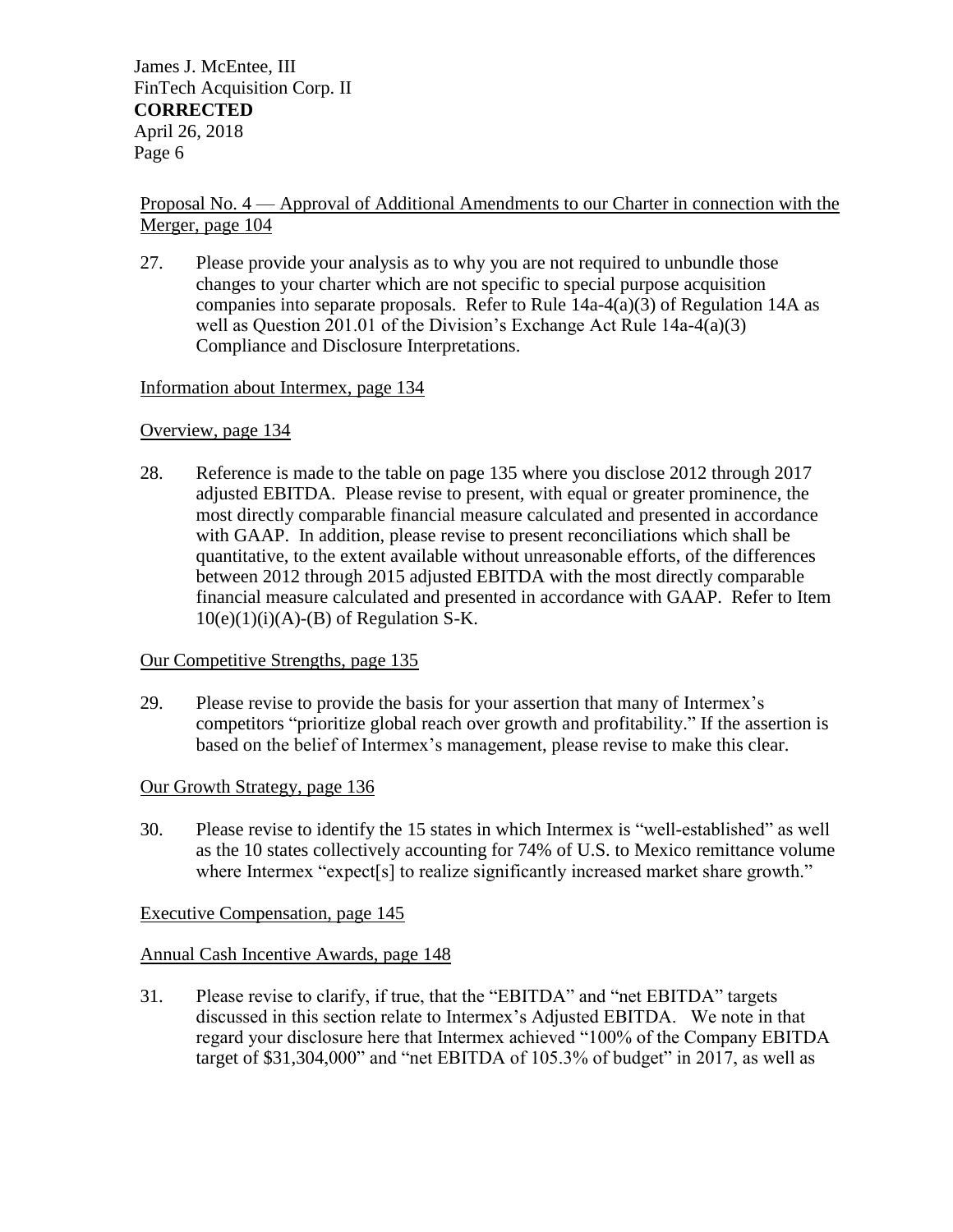your disclosure of Intermex's historical EBITDA and Adjusted EBITDA results on page 24 and elsewhere in the filing.

32. Considering the Individual Goals comprise 60% of the Annual Cash Bonus for each named executive officer, please elaborate upon those goals and provide quantified information about the specific financial objectives and strategic goals.

Intermex's Management's Discussion and Analysis, page 151

Results of Operations, page 157

Successor Period Ended December 31, 2017 . . . , page 158

#### Operating Expenses, page 158

- 33. We note your description here of several factors which attributed to the increase in service charges from agents and banks that Intermex incurred over the fiscal period discussed. Please revise your disclosure to quantify the impact of each material driver.
- 34. Reference is made to your discussion of income taxes on pages 159 and 163. Please revise to provide a more detailed explanation of why the provision for income taxes and effective tax rates differ for comparative periods.
- 35. Reference is made to the second to last paragraph on page 162. Please revise to separately quantify the impacts that the increase in overall transaction volume and higher average amount spent per transaction had on revenues.

#### Beneficial Ownership of Securities, page 185

- 36. Please revise the beneficial ownership table on page 186 to identify the parties to the Shareholder Agreement. Refer to Items 18(a)(5)(ii) of Form S-4 and 6(d) of Schedule 14A.
- 37. Disclose why the table reflects SPC Intermex, LP's ownership interest at 12,327,313 shares, when you currently expect to issue 16,598,281 shares.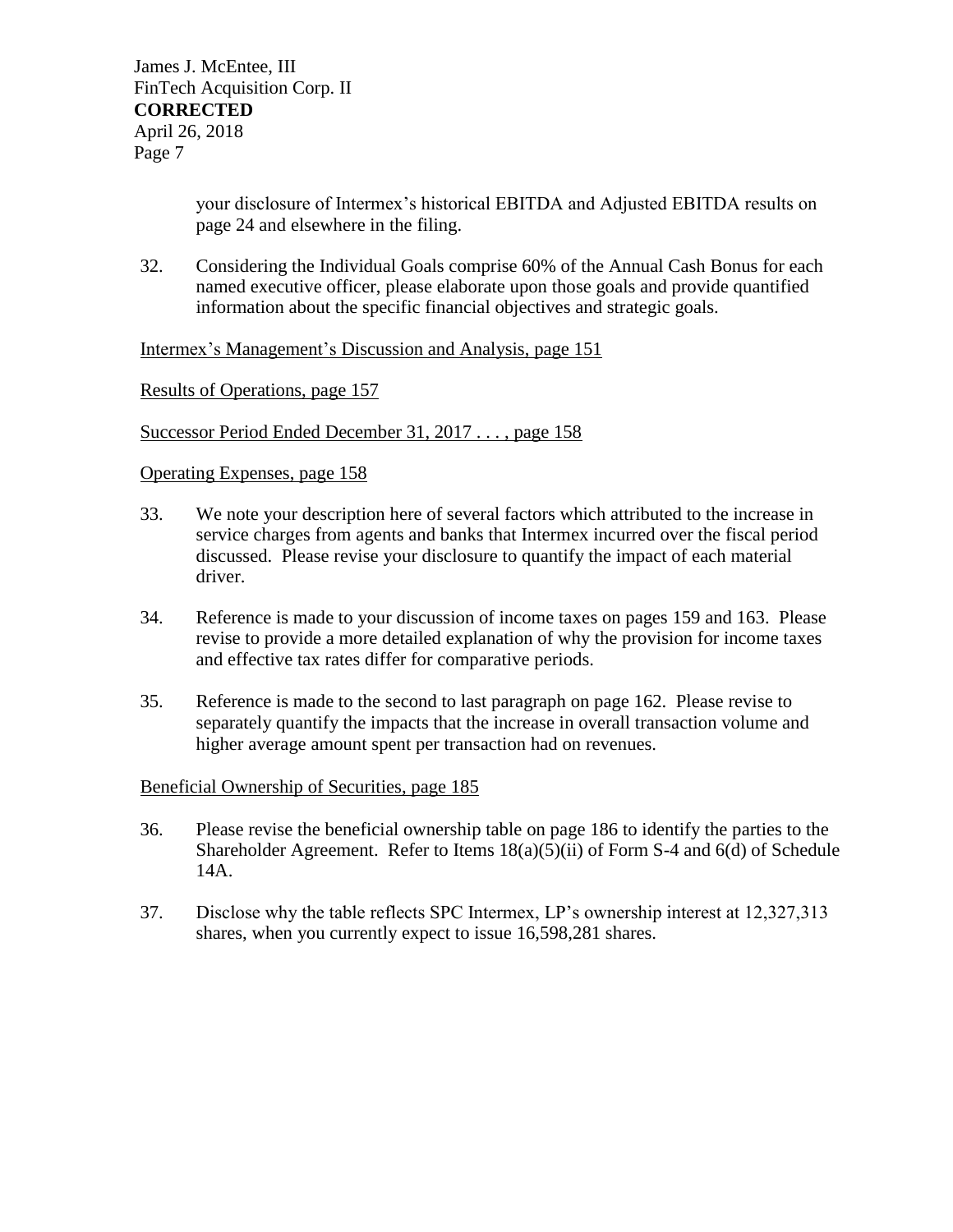Intermex Holdings, Inc. Financial Statements

Notes to Consolidated Financial Statements

Note 1 – Business and Consolidation of Operations

Restatements, page F-26

38. Please explain to us why the valuation allowance error correction impacted both December 31, 2014 accumulated deficit and the provision for income tax benefit for the year ended December 31, 2015.

Note 12 – Stockholder's Equity and Share-Based Compensation

Predecessor Company

Stock Incentive Plan, page F-43

39. Please tell us how you accounted for the fiscal 2016 reduction in stock option exercise price. Please also clarify what happened to the stock options upon the change of control resulting from the Stella Point acquisition. In this regard, it appears there were no outstanding options as of December 31, 2017 and you disclose that no options were exercised.

Note 13 – Income Taxes, page F-44

40. Please explain to us the nature of the change in tax rates in the years ended December 31, 2016 and 2015 that impacted your tax provision. Please also tell us your consideration of adding disclosure in this regard.

We remind you that the company and its management are responsible for the accuracy and adequacy of their disclosures, notwithstanding any review, comments, action or absence of action by the staff.

Refer to Rules 460 and 461 regarding requests for acceleration. Please allow adequate time for us to review any amendment prior to the requested effective date of the registration statement.

You may contact Adam Phippen, Staff Accountant, at (202) 551-3336 or Jim Allegretto, Senior Assistant Chief Accountant, at (202) 551-3849 if you have questions